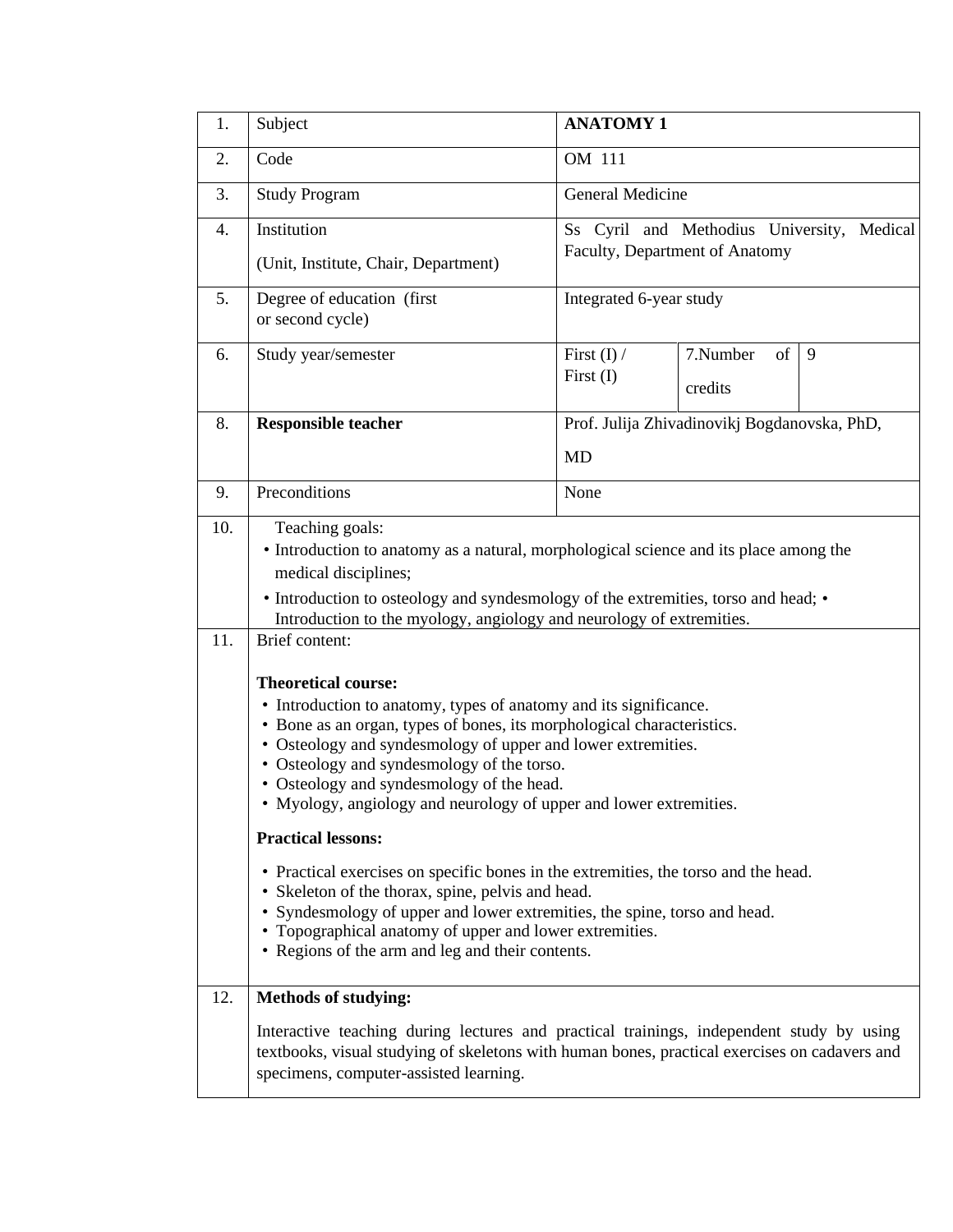| 13. | Total available time:      |                                                            |                         |                                                                                                                                                                                                                                                                                                                                                                                                                                                     | 270 classes                                                                                                                                                                                                                                                                                                                                                                 |                          |  |
|-----|----------------------------|------------------------------------------------------------|-------------------------|-----------------------------------------------------------------------------------------------------------------------------------------------------------------------------------------------------------------------------------------------------------------------------------------------------------------------------------------------------------------------------------------------------------------------------------------------------|-----------------------------------------------------------------------------------------------------------------------------------------------------------------------------------------------------------------------------------------------------------------------------------------------------------------------------------------------------------------------------|--------------------------|--|
| 14. | Organization of the course |                                                            |                         |                                                                                                                                                                                                                                                                                                                                                                                                                                                     | 90 classes - theoretical course, practical<br>course, seminars<br>180 classes - home individual learning                                                                                                                                                                                                                                                                    |                          |  |
| 15. | activities                 | Forms of teaching                                          | 15.1.<br>15.2.          | Theoretical course<br>Practical course,<br><b>Seminars</b>                                                                                                                                                                                                                                                                                                                                                                                          |                                                                                                                                                                                                                                                                                                                                                                             | 45 classes<br>45 classes |  |
| 16. |                            | Other forms of activities                                  | 16.1.<br>16.2.<br>16.3. | Practice                                                                                                                                                                                                                                                                                                                                                                                                                                            | Individual tasks<br>Individual (home) learning                                                                                                                                                                                                                                                                                                                              |                          |  |
| 17. |                            | Method of assessment                                       |                         |                                                                                                                                                                                                                                                                                                                                                                                                                                                     |                                                                                                                                                                                                                                                                                                                                                                             | 180 classes              |  |
|     | 17.1                       | <b>Tests</b>                                               | 3.<br>examination       | $min - max$<br>Continual assessment - 3(oral)<br>1. Osteology, syndesmology and regions of the upper<br>extremity. Osteology and<br>syndesmology of thorax and spine.<br>6-10 points<br>2. Osteology and syndesmology of the<br>lower extremity.<br>6-10 points<br>Osteology and syndesmology of the<br>head<br>6-10 points<br>Final exam: final test + practical examination +oral<br>1. Final test: myology, angiology and neurology of the upper |                                                                                                                                                                                                                                                                                                                                                                             |                          |  |
|     | 17.2                       | Seminar<br>paper/project<br>(oral/written<br>presentation) | 3.                      | and lower<br>extremities.<br>all of the activities.                                                                                                                                                                                                                                                                                                                                                                                                 | $12-20$ points<br>2. Practical examination: anatomical elements of upper and<br>lower extremities. 6-10 points<br>Oral examination: integrative knowledge of the whole<br>material learnt in Anatomy 1. 18-30 points<br>The grade in the final exam is given according to the<br>grading table, and on the basis of the sum of points obtained in<br>$min - max$<br>$1 - 2$ |                          |  |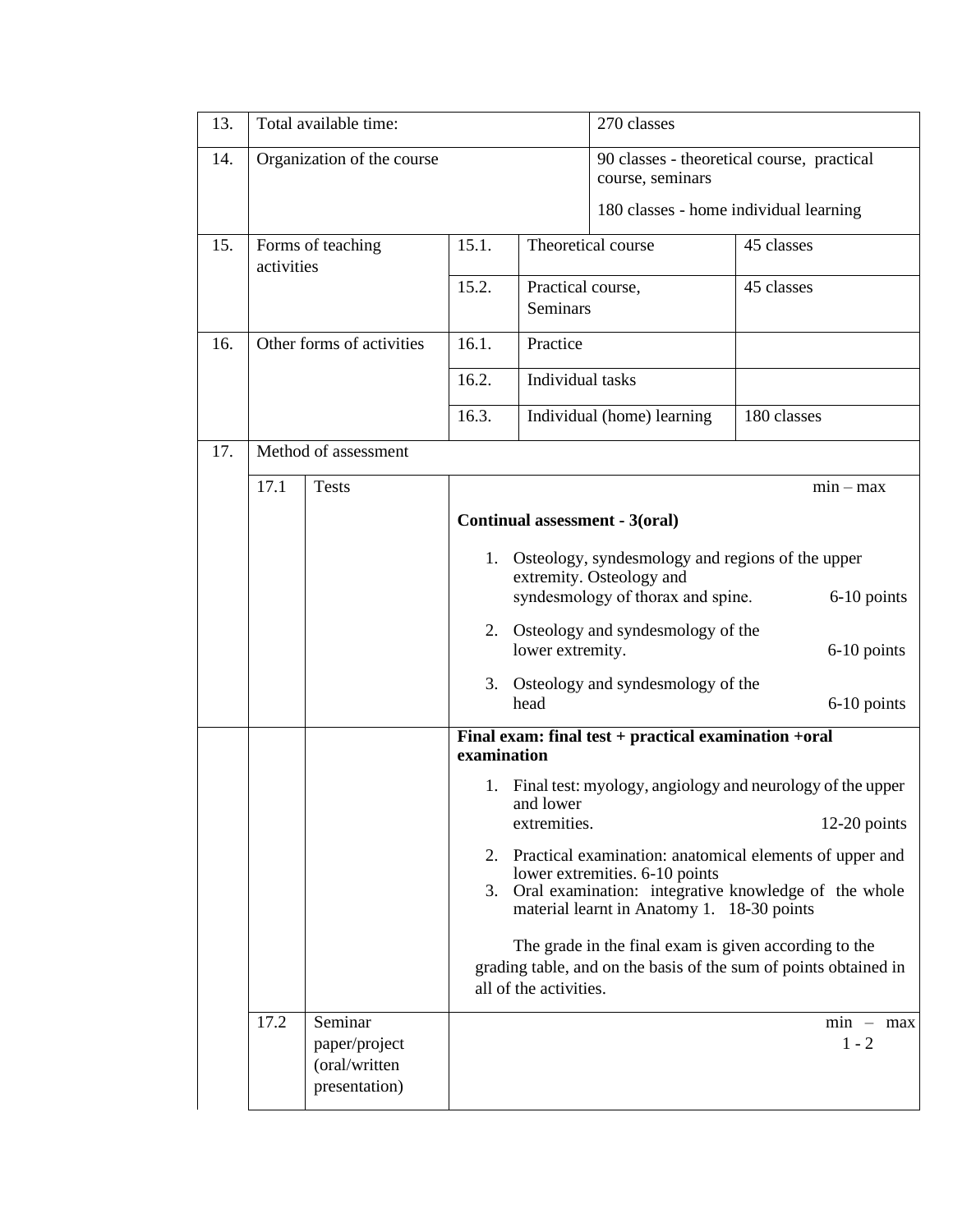|     | 17.3                                                   | Active                   |                                                                                                                                                                                                                                                                                                                                                                                                                                                                                                                                                                            |                                                                                                          |                               |              | $min - max$    |  |
|-----|--------------------------------------------------------|--------------------------|----------------------------------------------------------------------------------------------------------------------------------------------------------------------------------------------------------------------------------------------------------------------------------------------------------------------------------------------------------------------------------------------------------------------------------------------------------------------------------------------------------------------------------------------------------------------------|----------------------------------------------------------------------------------------------------------|-------------------------------|--------------|----------------|--|
|     |                                                        | participation            |                                                                                                                                                                                                                                                                                                                                                                                                                                                                                                                                                                            | Theoretical course                                                                                       |                               |              | $1-2$          |  |
|     |                                                        |                          |                                                                                                                                                                                                                                                                                                                                                                                                                                                                                                                                                                            | Practical course                                                                                         |                               |              | $4 - 6$        |  |
|     |                                                        |                          |                                                                                                                                                                                                                                                                                                                                                                                                                                                                                                                                                                            | Completed textbook                                                                                       |                               |              | mandatory      |  |
| 18. | Grading criteria                                       |                          |                                                                                                                                                                                                                                                                                                                                                                                                                                                                                                                                                                            | up to 59 points                                                                                          |                               |              | $5$ (five) $F$ |  |
|     | (points / grade)                                       |                          | from 60 to 68 points                                                                                                                                                                                                                                                                                                                                                                                                                                                                                                                                                       |                                                                                                          | $6$ (six) E                   |              |                |  |
|     |                                                        |                          |                                                                                                                                                                                                                                                                                                                                                                                                                                                                                                                                                                            | from 69 to 76 points                                                                                     |                               | 7 (seven) D  |                |  |
|     |                                                        |                          |                                                                                                                                                                                                                                                                                                                                                                                                                                                                                                                                                                            | from 77 to 84 points                                                                                     |                               | 8 (eight) C  |                |  |
|     |                                                        |                          |                                                                                                                                                                                                                                                                                                                                                                                                                                                                                                                                                                            | from 85 to 92 points                                                                                     |                               | $9$ (nine) B |                |  |
|     |                                                        |                          |                                                                                                                                                                                                                                                                                                                                                                                                                                                                                                                                                                            | from 93 to 100 points                                                                                    |                               | $10$ (ten) A |                |  |
| 19. | Requirement for signature<br>and taking the final exam |                          | The student is required to actively follow all of the planned<br>activities.<br>Conditional criteria for assessment of knowledge:<br>In order to get a signature, the student should obtain minimum<br>points in both theoretical and practical courses, and to present<br>a seminar paper;<br>In order to take the final exam, the student should obtain the<br>minimum points in the three continual assessments; If the<br>student has not obtained the minimum points in the continual<br>assessments, he/she will be obligated to pass them before the<br>final exam. |                                                                                                          |                               |              |                |  |
| 20. |                                                        | Language of instruction  |                                                                                                                                                                                                                                                                                                                                                                                                                                                                                                                                                                            | Macedonian                                                                                               |                               |              |                |  |
| 21. |                                                        | Method of monitoring the | quality of teaching process                                                                                                                                                                                                                                                                                                                                                                                                                                                                                                                                                | Attendance of students to classes and interactive participation<br>in theoretical and practical lessons. |                               |              |                |  |
| 22. | Textbooks                                              |                          |                                                                                                                                                                                                                                                                                                                                                                                                                                                                                                                                                                            |                                                                                                          |                               |              |                |  |
|     |                                                        |                          | Mandatory                                                                                                                                                                                                                                                                                                                                                                                                                                                                                                                                                                  |                                                                                                          |                               |              |                |  |
|     | 1.<br>part 1.<br>22.1.                                 |                          | Systematic human anatomy -                                                                                                                                                                                                                                                                                                                                                                                                                                                                                                                                                 | Tosovska Lazarova<br>D, Janevska Nakeva<br>Papazova<br>M,<br>N,<br>Matveeva N,<br>Zhivadinovikj J.       | Skopje:<br>Medical<br>Faculty | 2016         |                |  |